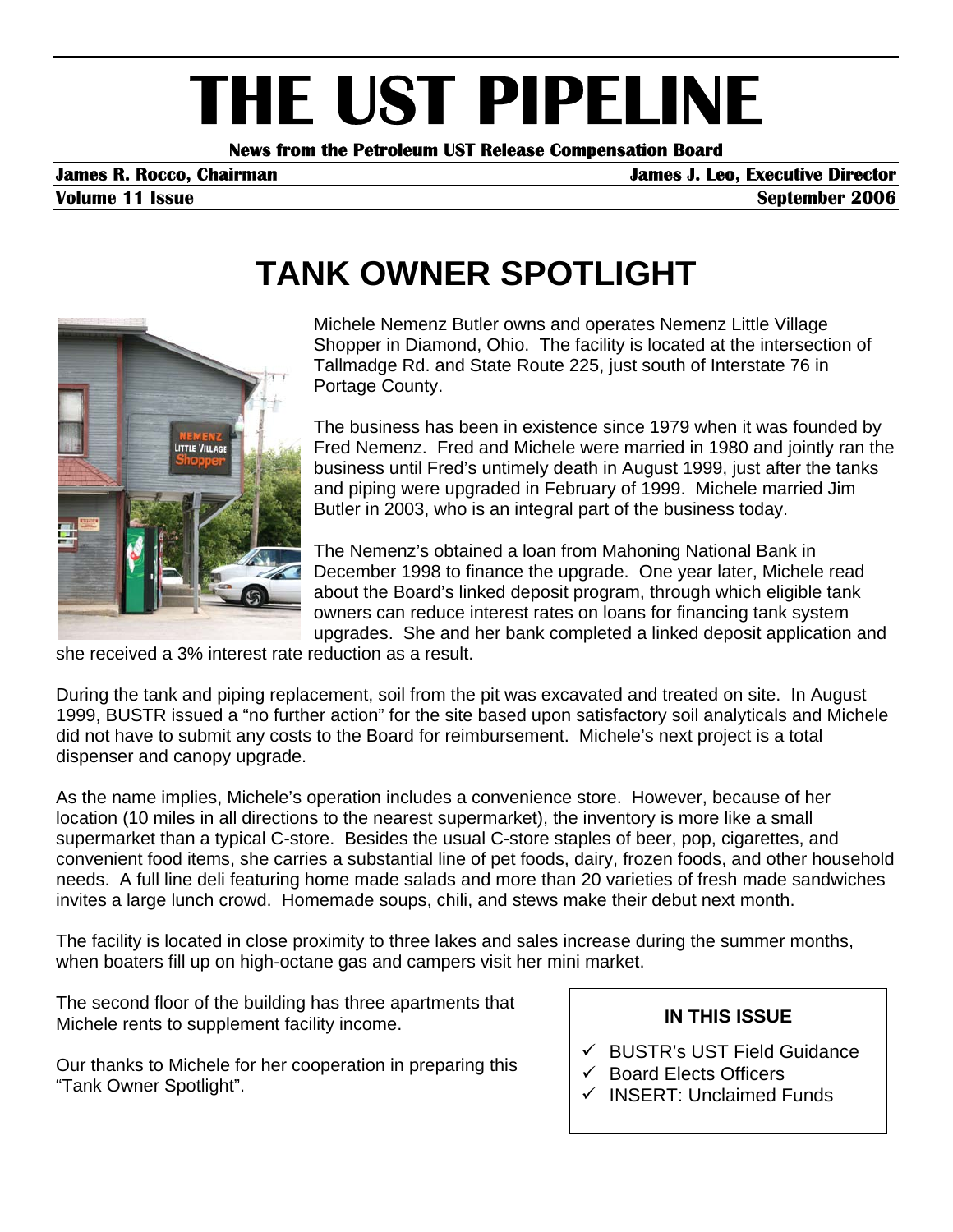# **BUSTR Releases New UST Field Guidance**

**By Pete Chace, Chief, BUSTR** 



The State Fire Marshal, Bureau of Underground Storage Tank Regulations (BUSTR) has recently released a "UST Field Guide" to tank owners and the public. This 38 page document is designed to explain underground storage tank (UST) rules and regulations to tank owners through the use of checklists, diagrams, and color pictures of UST components. The Field Guide is designed to allow tank owners to identify appropriate checklists and instructions for their tank system once they identify what kinds of spill and overfill protection, leak detection, and corrosion protection equipment they have. This should help tank owners prevent releases of petroleum and successfully pass any compliance inspection.

The Field Guide also contains the "BUSTR Operational Compliance Form" which tank owners are required to fill out and keep at their

facility or home office. The purpose of this form is to verify that tank owners are aware of the operating and maintenance requirements for their tank system. The Guide should make it easier for owners to fill out this form.

There have also been recent changes to Federal law that affect regulated UST systems. One of the changes requires BUSTR to perform an on-site inspection of systems at least once every 3 years. The "UST Field Guide" will help you prepare for inspection.

Another change is that new UST systems installed within 1,000 feet of a private or public water supply must be secondarily contained. BUSTR is waiting for guidance from the U.S. EPA regarding the definition of a public or private water supply and whether existing UST systems must also meet secondary containment requirements when they are being modified or repaired. The BUSTR rules will be amended sometime in 2007 to reflect these new Federal requirements.

An additional requirement is that Ohio must have the authority to prohibit delivery of product to UST systems that are out of compliance with UST regulations. This delivery prohibition would take place within 14 days of discovering that a tank system is out of compliance with 1998 upgrade standards, or at the end of an administrative enforcement process for operational compliance violations. The Office of the State Fire Marshal is currently studying what legislative changes might be needed to obtain this authority.

If you have any questions about the Field Guide or upcoming rule changes to meet new Federal requirements, you can contact BUSTR at 1-800-686-2878 for more information. You can download a copy of the Field Guide from the BUSTR web site at http://www.com.state.oh.us/sfm/bust/. BUSTR also has a limited number of copies available for distribution, although a small fee might be charged to cover the cost of printing and mailing.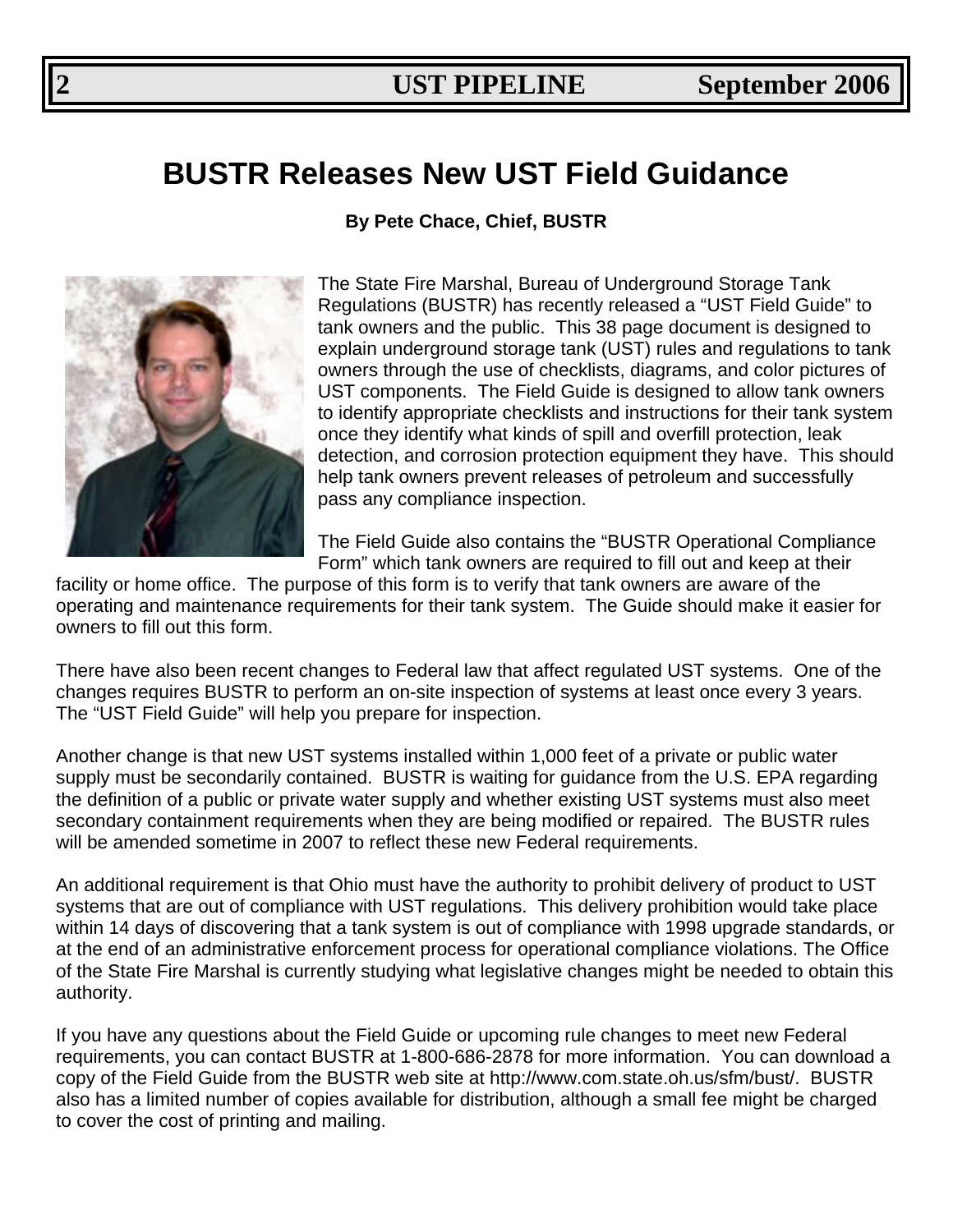# BOARD ELECTS OFFICERS SELECTS COMMITTEES SETS 2007 MEETING DATES

At its September Board meeting the Petroleum UST Release Compensation Board unanimously re-elected Jim Rocco as Chairman and John Hull as Vice-Chairman. Rules Committee appointments are Tom Stephenson; Mayor Don Kuchta; Jim Rocco; John Hull; and Pete Chace, representing Commerce Director Doug White. Finance committee appointments are Jim Rocco, John Hull, and Nancy Kister.

The Board also set tentative dates for its 2007 meetings at January 10, February 14, March 14, June 13, September 12 and November 14. All meetings are scheduled to begin at 10:00 a.m. However, it is suggested that you contact the Board to confirm the meeting date and time. The meetings are held at the Board's offices located in the LeVeque Tower at 50 West Broad Street, Suite 1500, Columbus, OH 43215.

Chairman Rocco welcomed back Board members Duane Cable, Manager, Product Development and Compliance, Motorists Insurance Group; Cheryl Hilvert, City Manager, City of Montgomery; and Tom Stephenson, President, Stephenson Oil Company, who were re-appointed to the Board by Governor Bob Taft in July of this year.

The next scheduled meeting of the Board is set for November 8, 2006 at 10:00 am at the Board's offices.

| James J. Leo                                  | Nicole Johnson                        | Jonathan Maneval                  | <b>Rick Trippel</b>            |
|-----------------------------------------------|---------------------------------------|-----------------------------------|--------------------------------|
| <b>Executive Director</b>                     | <b>Assurability Coordinator</b>       | <b>Compliance Coordinator</b>     | <b>Environ. Claims Analyst</b> |
| Dave Reeder                                   | <b>Krista Nichols</b>                 | <b>Cindy Duann</b>                | <b>Carol Anne McConnell</b>    |
| <b>Assistant Director</b>                     | <b>Accounts Receivable Specialist</b> | <b>Environ. Claims Supervisor</b> | <b>Claims Admin. Assistant</b> |
| <b>Starr Richmond</b>                         | <b>John Hickey</b>                    | <b>Michael Grube</b>              | Mary Jo McKenzie               |
| <b>Chief Fiscal Officer</b>                   | <b>Fiscal Specialist</b>              | <b>Environ. Claims Analyst</b>    | <b>Claims Coordinator</b>      |
| <b>Ellen Nahs</b>                             | <b>Khia Naylor</b>                    | Homayoun Sharifi                  | <b>Cheryl Hawkinson</b>        |
| <b>Administrative Coordinator</b>             | <b>Assurability Analyst</b>           | <b>Environ. Claims Analyst</b>    | <b>Legal Counsel</b>           |
| <b>Rita Arnold</b><br><b>Office Assistant</b> |                                       |                                   |                                |

### **THE PETROLEUM BOARD STAFF**

**If you have any questions regarding any of the information in this edition of the UST Pipeline, please contact the Petroleum UST Board at (800) 224-4659 (in Ohio only) or (614) 752-8963**